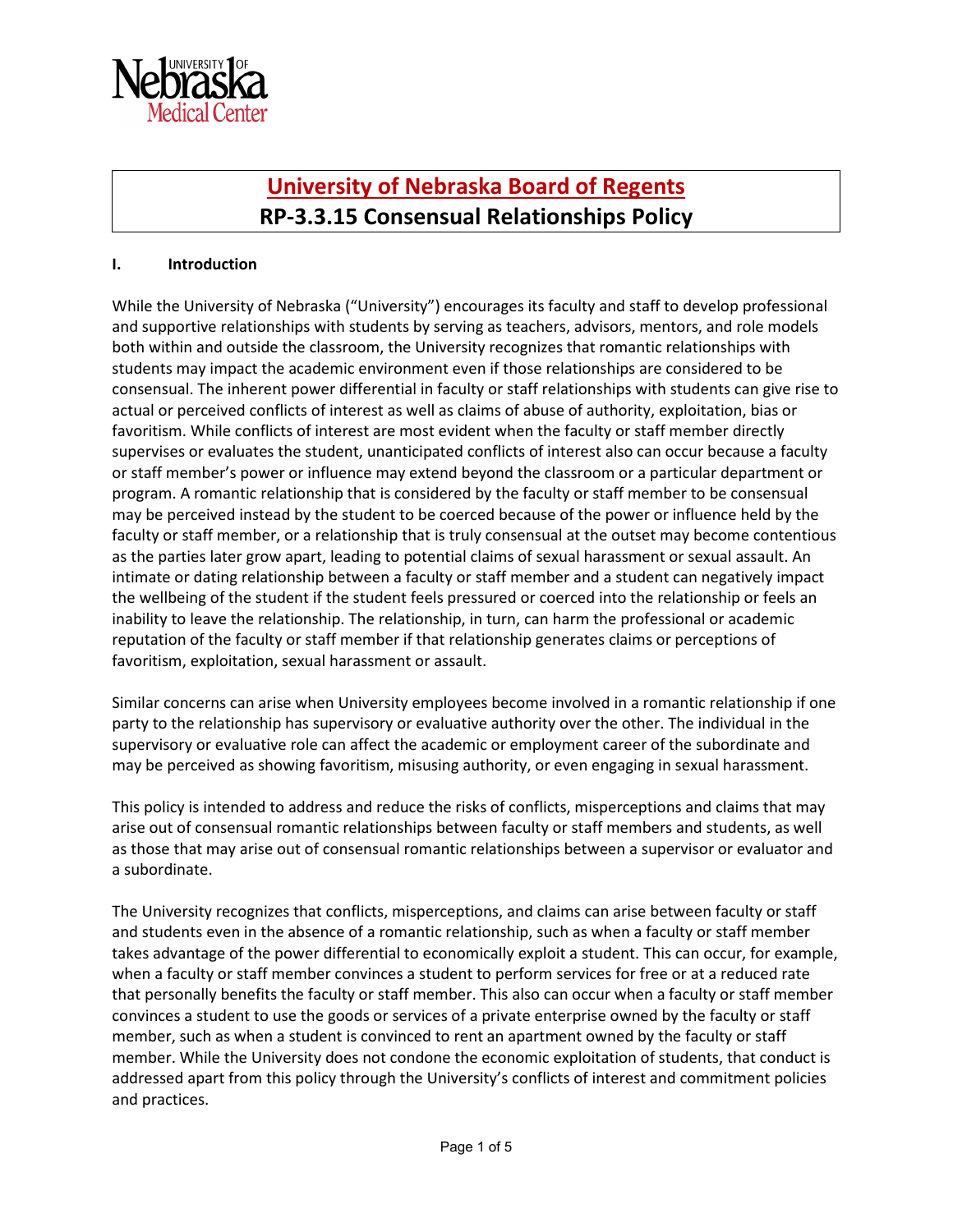

## **II. Scope**

This policy applies to all faculty, staff and other academic staff members employed anywhere within the University System. This policy does not alter nor amend the University's prohibition against the use of nepotism in employment decisions. This policy also does not limit anyone's ability to report alleged enforcement. Alleged violations of the University's sexual misconduct policy will be investigated and addressed in accordance with that policy.

### **III. Definitions**

*Faculty* – Any individual whose duties include any one or more of the following responsibilities: teaching, conducting research or overseeing a laboratory, advising, mentoring, course management, or supervisory duties that are performed as part of a University academic program or course of study. Such individuals may hold appointments as tenured faculty, tenure-track faculty, non-tenure track faculty, post-doctoral faculty, or visiting faculty, and therefore, includes faculty members holding continuous appointments, appointments for a specific term, health profession faculty appointments, faculty practice or faculty research appointments, or special appointments. For the purposes of this policy, other academic staff as defined below are excluded from this definition of faculty.

*Staff –* Any individual employed by the University in a non-faculty position, including academic administrative, managerial-professional, and office and service staff members, but excluding other academic staff members and student employees.

*Other Academic Staff* – Any individual, including both undergraduate and graduate students, employed by the University holding the rank or position of a research associate, research assistant, graduate assistant, teaching assistant, teaching fellow or house officer/medical resident.

*Students* – Any individual admitted by the University and enrolled in at least one credit-bearing class at the University. Students include both undergraduate and graduate/professional students.

*Supervisory or Evaluative Authority –* The power to control or influence another individual's academic advancement or employment through such means as making or affecting decisions related to admission, grades, assignments, participation in programs or projects, dissertations or research, recommendations, financial aid, hiring, working conditions, compensation, promotion, discipline, or termination/expulsion.

*Romantic Relationship* – Any relationship of a sexual, intimate, romantic, dating, or amorous nature, regardless of its length.

*Academic Unit* – Any department, center, institute, program (including joint degree programs), or other comparable unit in which the student is currently enrolled or employed.

### **IV. Policy**

To ensure that the academic and work environments are free of any actual or perceived conflicts or inappropriate conduct, the following types of romantic relationships are prohibited: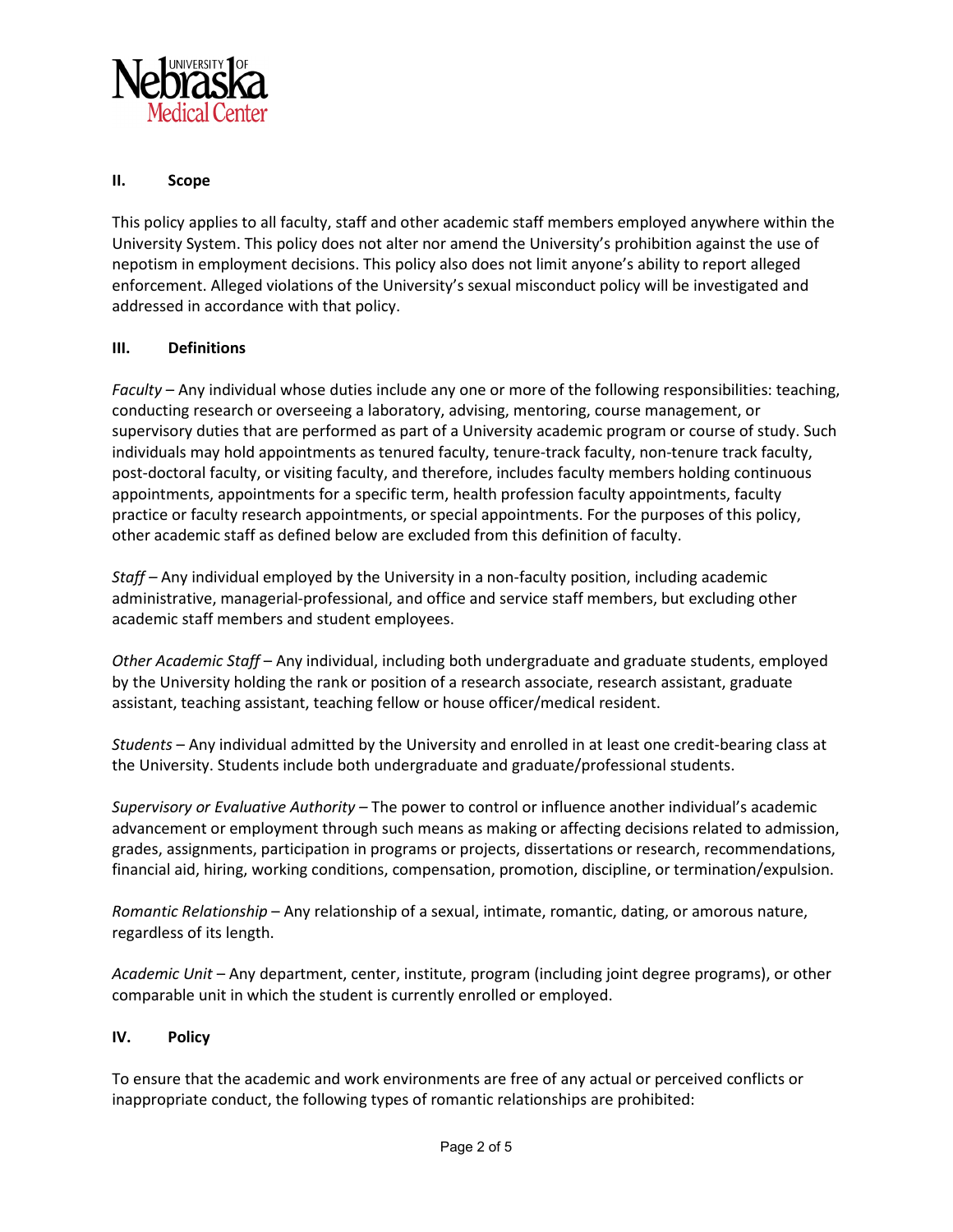

## A. **Prohibited Relationships**

1. **Relationships between Faculty and Undergraduate Students**. Faculty members are prohibited from engaging in any romantic relationship with an undergraduate student, regardless of whether the faculty member has any supervisory or evaluative authority over that student.

2. **Relationships between Faculty or Staff and Graduate/Professional Students**. Faculty and staff members are prohibited from engaging in any romantic relationship with a graduate or professional student within their same academic unit, as well as with any graduate or professional student over whom they currently have or might reasonably be expected to have any direct or indirect supervisory or evaluative authority.

3. **Relationships between Other Academic Staff and Students.** Other academic staff members are prohibited from having any institutional responsibilities over any students, both undergraduate and graduate/professional, with whom they currently have, or previously had, a romantic relationship.

4. **Relationships Involving Supervisory or Evaluative Authority**. Faculty, staff, and other academic staff members are prohibited from exercising direct or indirect supervisory or evaluative authority over any employee or student with whom they currently have, or previously had, a romantic relationship.

These prohibitions on certain consensual relationships are not intended to preclude the hiring or retention of dual career academic couples. The University is committed to recruiting and retaining the highest quality faculty and staff and recognizes that prospective and current faculty and staff may have spouses or partners with independent careers, often within an academic discipline. To recruit and retain the best faculty and staff, the University strives to assist both members of the dual career couple explore appropriate positions within the University. If both members of the dual career couple should become employed within the same academic unit, an appropriate conflict management plan simply will need to be developed to avoid any potential conflicts of interest from occurring.

### B. **Reporting**

Faculty and other academic staff members are required to report in writing to the Vice Chancellor responsible for overseeing academic affairs on their respective campus whenever they engage in a romantic relationship that potentially could violate this policy. Staff members, in turn, are required to report in writing to their campus Director of Human Resources whenever they engage in a romantic relationship that potentially could violate this policy. Each responsible Vice Chancellor and Director of Human Resources will develop a process for such reporting and for addressing such reports.

### C. **Exceptions**

Faculty and other academic staff members may submit a written request to the appropriate Vice Chancellor, and staff members may submit a written request to their campus Director of Human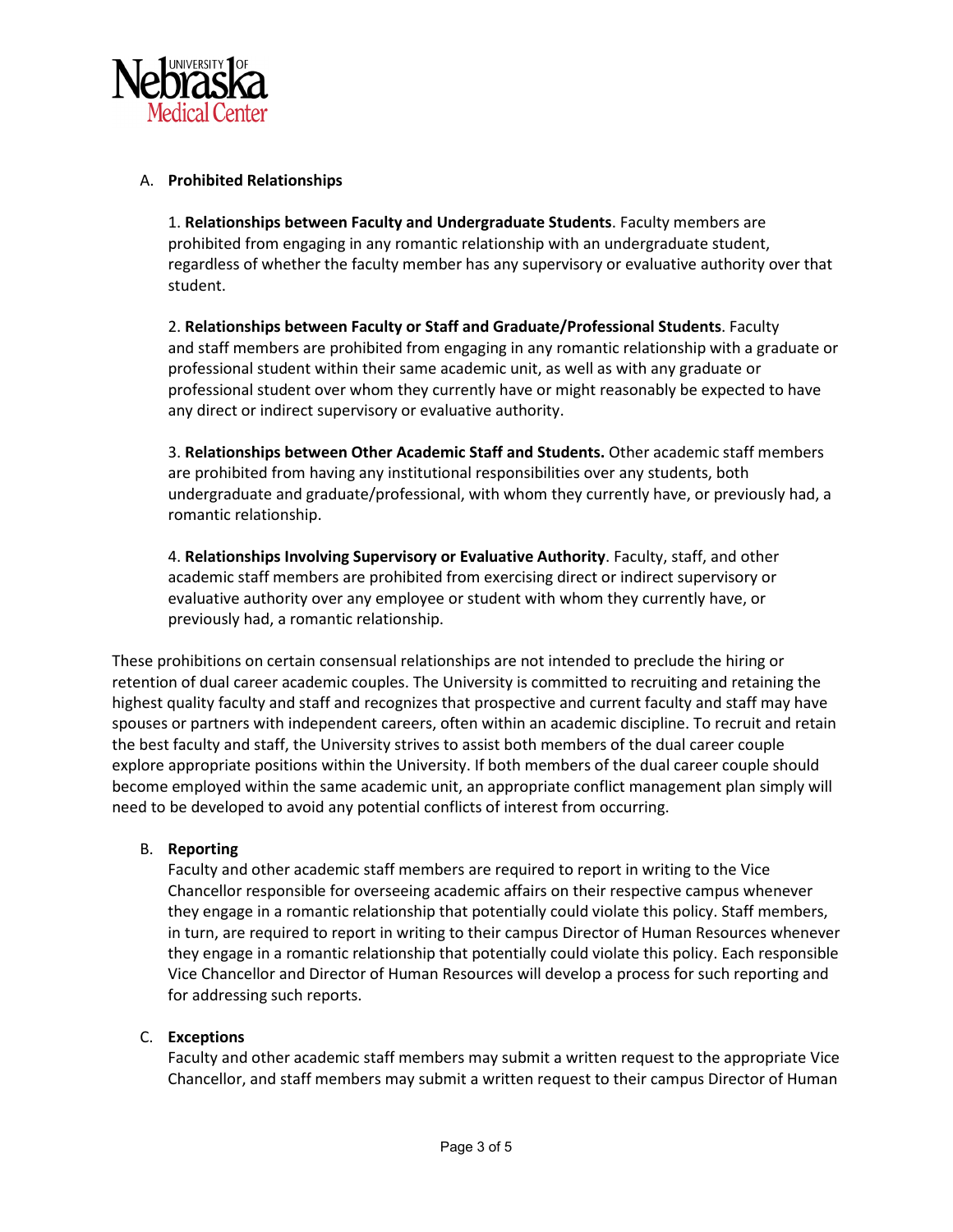

Resources, for an exception to this policy. Such requests will be reviewed on a case-by-case basis and will be granted only if all potential risks associated with that relationship can be avoided through the development of a conflict management plan. Requests for an exception based on romantic relationships occurring prior to the implementation of this policy or prior to the outset of employment with the University typically will be permitted, provided that an appropriate conflict management plan can be developed to avoid any potential conflicts arising out of that relationship.

## D. **Conflict Management Plans**

The risks associated with romantic relationships in which one individual has either actual or potential supervisory or evaluative authority over the other may be controlled or alleviated in some situations through the development of a conflict management plan. Such plans, when appropriate, will include measures to eliminate any supervisory or evaluative authority between the parties to the relationship or prevent the parties from being placed in a position where one party could have any supervisory or evaluative authority over the other. The appropriate Vice Chancellor or Director of Human Resources will be responsible for the development and enforcement of any conflict management plans, as well as any other necessary procedures and processes for addressing romantic relationships and any potential conflicts, disputes or issues that arise as those relationships progress through different stages. In developing such plans, procedures and processes, the Vice Chancellor or Director of Human Resources should seek input from the affected individual's supervisor. The parties to the relationship are expected to fully cooperate with the appropriate Vice Chancellor or Director of Human Resources in the development of and in adhering to any such plan.

### E. **Violations**

Violations of this policy in any manner, including engaging in a prohibited relationship, failing to properly report a relationship, or failing to adhere to a conflict management plan, may result in disciplinary action being taken against the offender. Such discipline will be issued in accordance with the University's disciplinary policies, will take into consideration the unique and relevant facts of each case, and may assume a variety of forms, including without limitation mandatory training or counseling, written warning, suspension, demotion, loss of privileges, or even expulsion or termination.

### F. **Confidentiality**

Information or documents obtained pursuant to this policy will be regarded as being confidential and will be disclosed only to the extent required by applicable law.

#### V. **Resources**

Both University and community resources (including reporting mechanisms, counseling and psychological services, medical care, law enforcement, and legal assistance) are available to those who believe that they have been or are being subjected to a non-consensual romantic relationship or some other form of sexual misconduct. Information about these resources can be obtained from the Title IX Coordinator for each campus or from the following campus websites: